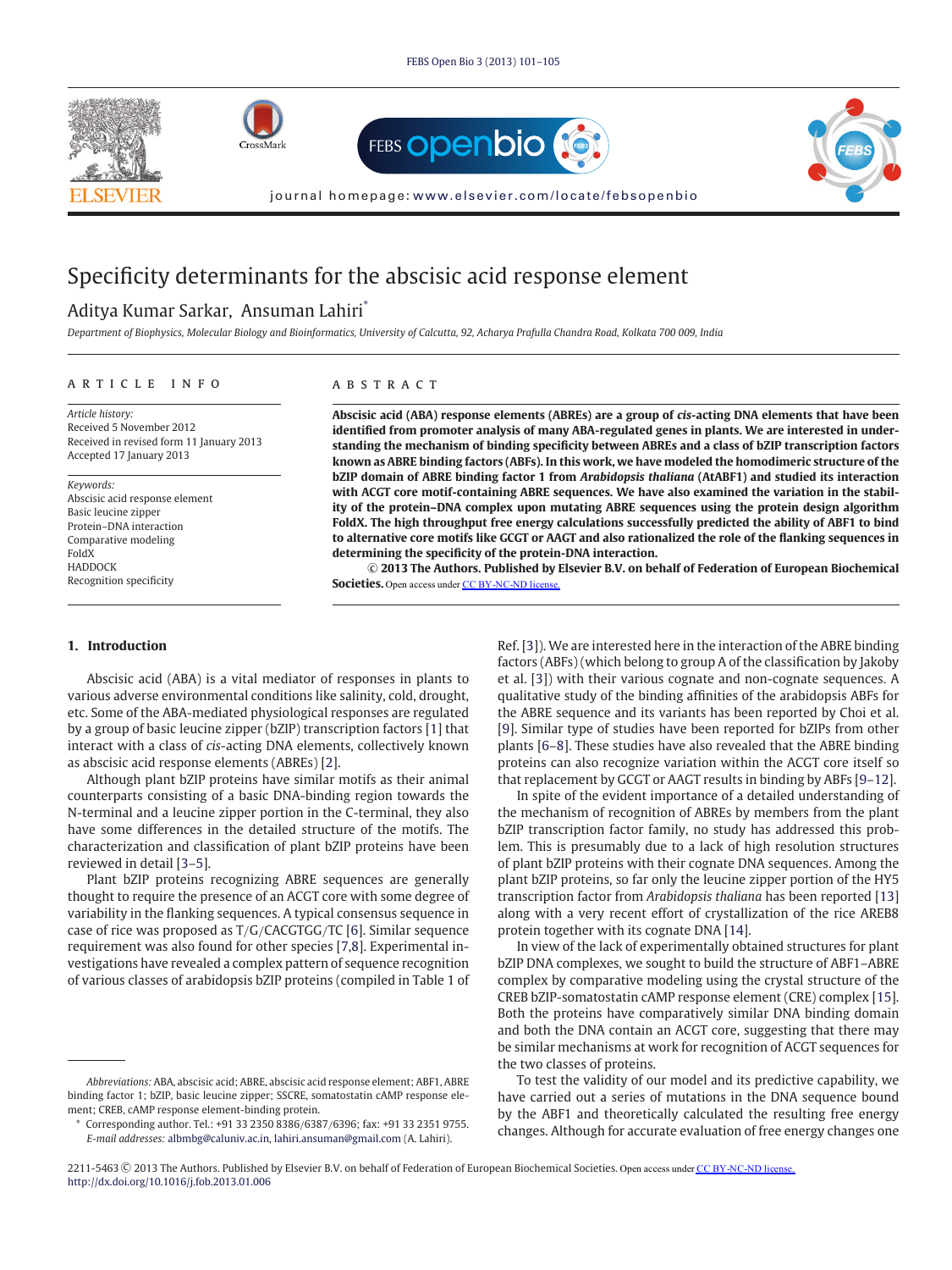## **Table 1.**

| Interaction restraints <sup>a</sup> used in HADDOCK for docking of ABF1 and ABRE. |  |  |  |
|-----------------------------------------------------------------------------------|--|--|--|
|                                                                                   |  |  |  |
|                                                                                   |  |  |  |

| Protein residue(s) | DNA base(s)        |  |
|--------------------|--------------------|--|
| R317(A)            | G17(D)             |  |
| N321(A)            | $G9(B)$ , $C19(D)$ |  |
| S328(A)            | C19(D)             |  |
| R329(A)            | $G7(B)$ , $C6(B)$  |  |
| R721(C)            | G23(D)             |  |
| N713(C)            | A3(B)              |  |

*<sup>a</sup>* Interaction restraints were defined by those DNA and protein residues that were found to interact by hydrogen bonding in the FoldX model.

needs to carry out extensive molecular dynamics simulations, we instead adopted the empirical force field based high throughput method provided by the FoldX algorithm [\[16\]](#page-4-0). This enabled us to study a large number of mutations in a relatively short time. We also found that FoldX calculations correlated quite well with a large number of experimental results with mutated sequences thus providing a microscopic and quantitative model for interaction of the plant ABF bZIP proteins with ABRE sequences.

## **2. Computational details**

#### *2.1. Modeling of ABF1 homodimer*

The 392 amino acid long sequence of ABRE binding factor 1 (ABF1) from *A. thaliana* was retrieved from UniProt (http:// www.uniprot.org/). Template identification and comparative modeling were carried out by the automated modeling server SWISS-MODEL version 8.05 (http://[swissmodel.expasy.org](http://swissmodel.expasy.org/)/) [\[17\]](#page-4-0). The homodimeric CREB bZIP (PDB id 1DH3, residues 1–55) was selected as a template for modeling the bZIP region (residues 313–367) of ABF1, the alignment having the maximum similarity score of 92.03, the minimum *E*-value of 1.3e–09 and a sequence identity of 32% [\(Fig. 1\)](#page-2-0). The resulting model was energy minimized by the YASARA energy minimization server (http://www.yasar.org/ minimizationserver.htm) [\[18\]](#page-4-0).

## *2.2. Computational prediction of ABF1–ABRE complex*

The model of ABF1–ABRE complex was built up in two successive steps. First, the modeled structure of the ABF1 homodimer was aligned with the protein portion of the CREB–CRE complex and subsequently the CREB portion was removed. The DNA portion of the ABF1–CRE complex was then mutated to ABRE sequence using the appropriate utilities in the FoldX program package. The resulting model was repaired to remove short contacts and subjected to analysis of protein–DNA interactions.

In the next step, the FoldX model was segregated into protein (ABF1) and DNA (ABRE) parts and submitted to HADDOCK for docking [19]. A restraint file was prepared from the protein–DNA interaction data (Table 1) and used as unambiguous interaction restraints. Except for the rigid body docking structure parameter which was set to 5000 as recommended for comparative models, rest of the parameters were set from defaults provided [\[19\]](#page-4-0). The reason was to improve the model by incorporating conformational flexibility introduced by HADDOCK while enforcing the complex to form the protein DNA interactions similar to that present in the FoldX derived model. Out of 10 clusters (each having four possible conformations), generated by HADDOCK, the lowest scoring cluster was selected. All the four conformations of this cluster were subjected to repair followed by interaction energy analysis by FoldX. The lowest energy conformation was selected as a model of ABF1–ABRE complex with which further structural and mutational studies were carried out.

We have also carried out docking with the same restraints in the

ambiguous mode of HADDOCK, but it was observed that the docked structure failed to maintain most of the interactions observed in the model generated by FoldX (data not shown).

#### *2.3. Structural analysis*

The quality of the modeled bZIP domain of ABF1 was evaluated by QMEAN [\[20\]](#page-4-0) and PROCHECK [\[21\]](#page-4-0). Interactions were predicted by using web servers like PIC [\[22\]](#page-4-0), WHAT IF [\[23\]](#page-4-0) and an offline resource SOCKET [\[24\]](#page-4-0). Probable hydrogen bonded interactions in case of ABF1– ABRE complex were defined based on the distance cutoff of  $\leq$ 3.9 Å between donor and acceptor heavy atoms and donor–hydrogen– acceptor angle ∼120◦ [\[25\]](#page-4-0). This interaction was further categorized into two groups, namely, specific, when either donor or acceptor atom belonged to the side chain of a DNA base and non-specific, when it was from the base ring.

#### *2.4. In silico mutational analysis*

The DNA regions of the lowest energy ABF1–ABRE complex were subjected to various mutations to understand the mechanisms of interaction specificity. Mutations were carried out by FoldX as described in [\[26,27\]](#page-4-0) except that default number of rotamers and 0.05 M ionic strength were used. Interaction energies ( $\Delta G_{\rm int}$ ) of mutant and its wild type counterpart were calculated and compared to get the change in interaction energy ( $\Delta\Delta G_{\rm int}$ ) which gave an idea of the relative binding affinity. We adopted the  $\Delta\Delta G_{\text{int}}$  cutoff proposed in [\[26\]](#page-4-0) to define the effect of mutations on the stability of the native ABF1–ABRE structure, namely, if  $\Delta\Delta G_{\rm int} > 1.0$  Kcal/mol, mutations at the respective positions might significantly affect the stability of the complex, whereas the stability of the complex was considered to be completely disrupted if  $\Delta \Delta G_{\text{int}} > 2.0$  Kcal/mol.

### **3. Results and discussion**

#### *3.1. Structural characteristics of the ABF1 homodimer*

The comparative model of the ABF1 homodimer is a parallel coiled–coil bZIP structure. The average backbone dihedral angles for the helical region (A: 314–361, C: 706–753, [Fig. 2\)](#page-2-0) are  $-65.5 \pm 4.3$ <sup>°</sup> ( $\Phi$ ) and  $-39.4 \pm 6.8°$  ( $\Psi$ ) which is similar to that of the HY5  $(-66.5 \pm 8.6°(\Phi)$  and  $-40.0 \pm 7°(\Psi)$ ) homodimer [\[13\]](#page-4-0). Our modeled structure scored 0.78 in QMEAN [\[20\]](#page-4-0) scoring. PROCHECK [\[21\]](#page-4-0) analysis found 95.3% residues within the allowed region of Ramachandran plot and most of the residues fulfilling the side chain torsion angle and planarity criteria essential for optimum stability of a protein structure.

To evaluate the interactions predicted from the modeled ABF1 bZIP homodimer we followed the classification given by Deppmann et al. [\[28\]](#page-4-0) and compared our model with the available crystal structure of the AtbZIP protein HY5 [\[13\]](#page-4-0) with whom it shared 33% sequence identity at the dimerization region.

As predicted by the "knob into holes" packing model [\[29\]](#page-4-0) and similar to other classical bZIPs, the ABF1 bZIP dimer interface was found to be formed by the side chains of a, a', d, d' (prime indicates the other monomer) heptad residues. Rotamers and core packing angles of these residues are given in [Table 2.](#page-2-0) Unlike HY5 [\[13\]](#page-4-0), most of the Leu residues have favorable rotamer angles and adopt a perpendicular packing geometry (packing angle ∼90◦).

The dimeric interface was flanked by the e and g residues of the heptad repeats which normally exhibited electrostatic interactions that might be important for dimer stability and dimerization specificity. On the basis of inter-atomic distances we predicted two possible salt-bridges that obeyed the classical  $g_i$  to  $e_{i+5}$  inter-helical ionicinteraction criteria, between Glu342 (A,  $g_i$ ) and Lys739 (C,  $e_{i+5}$ ) with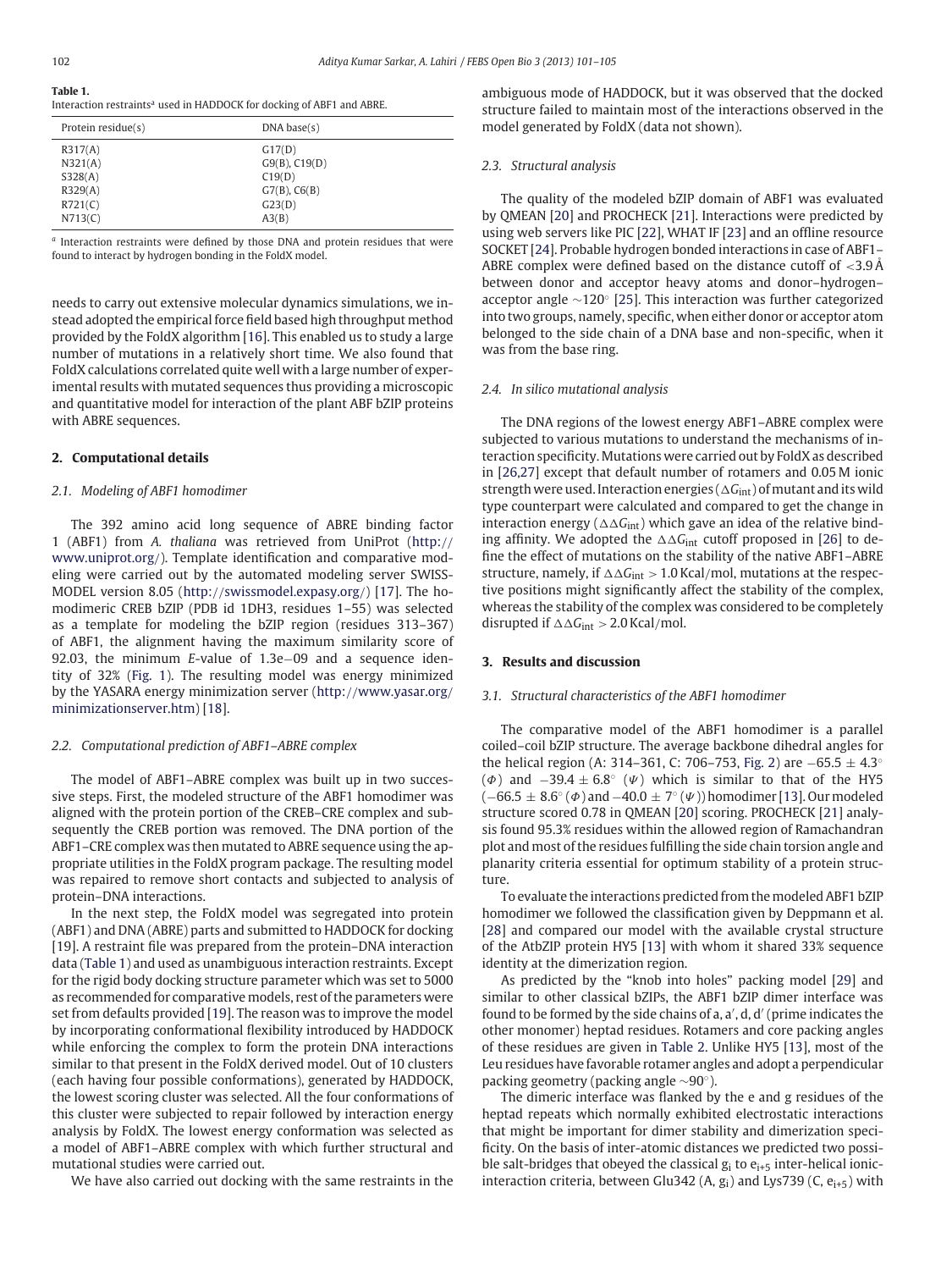<span id="page-2-0"></span>

| <b>HHSEARCH1</b><br>#IDENT<br>>ExPDB 1dh3A 3  CRYSTAL STRUCTURE OF A CREB BZIP CRE COMPLEX REVEALS THE BASIS<br>FOR CREB FAIMLY SELECTIVE DIMERIZATION AND DNA BINDING |                                                                                                                                                                                                                                                                                                                                                                                                                                                                  |                        |  |  |
|------------------------------------------------------------------------------------------------------------------------------------------------------------------------|------------------------------------------------------------------------------------------------------------------------------------------------------------------------------------------------------------------------------------------------------------------------------------------------------------------------------------------------------------------------------------------------------------------------------------------------------------------|------------------------|--|--|
| Probab=98.99                                                                                                                                                           | E-value=1.3e-09 Score=92.03 Aligned_columns=50 Identities=32%                                                                                                                                                                                                                                                                                                                                                                                                    |                        |  |  |
| 0 TARGET<br><b>Q</b> Consensus                                                                                                                                         | 313 RROKRMIKNRESAARSRARKOAYTLELEAEIESLKLVNODLOKKOAEIMK<br>313 rRgrRmiKNRESAarSR~RKgayt~eLE~ev~~LkeEN~~Lrkk~~e~~~<br>$[\,]\,+\,[\,]\,+\,+\,[\,]\,+\,[\,]\,+\,+\,[\,]\,]\,+\,[\,]\,+\,[\,]\,+\,[\,]\,+\,[\,]\,+\,[\,]\,+\,[\,]\,+\,[\,+\,]\,+\,[\,+\,]\,+\,[\,+\,]\,+\,[\,+\,]\,+\,[\,+\,]\,+\,[\,+\,]\,+\,[\,+\,]\,+\,[\,+\,]\,+\,[\,+\,]\,+\,[\,+\,]\,+\,[\,+\,]\,+\,[\,+\,]\,+\,[\,+\,]\,+\,[\,+\,]\,+\,[\,+\,]\,+\,[\,+\,]\,+\,[\,+\,]\,+\,[\,+\,]\,+\,[\,+\,$ | 362 (392)<br>362 (392) |  |  |
| T Consensus<br>T ExPDB   1dh3A   3                                                                                                                                     | 1 Kr~rR~~rNR~AA~~~R~RKk~~~~~LE~~v~~L~~en~~L~~e~~~L~~<br>1 KREVRLMKNREAARESRRKKKEYVKSLENRVAVLENONKTLIEELKALKD                                                                                                                                                                                                                                                                                                                                                     | 50 (55)<br>50 (55)     |  |  |

**Fig. 1.** Pairwise sequence alignment between the bZIP regions of query (ABF1) and template (CREB) as obtained from HHsearch method of SWISS-MODEL template identification tool. The first 50 residues of ABF1 bZIP region (313–362) and CREB bZIP (1–50) were aligned with sequence identity 32%, *E*-value of 1.3e−09 with similarity score 92.03. Consensus (Q for query and T for template) is defined on the basis of profile HMMs of respective sequences where the one letter codes define the most probable amino acid residues observed at the respective positions (capital letters denote a probability of occurrence which is greater than or equal to 60%, small letters if it is greater than or equal to 40% and tilde (∼) denotes non-conserved positions).



**Fig. 2.** The amino acid sequence of ABF1 bZIP domain (A chain 313–367 and C chain 705–759) used for modeling.

| Table 2.                                            |  |
|-----------------------------------------------------|--|
| Predicted knob into hole assembly and its geometry. |  |

**Table 2.**

| <b>ABF1</b> residues |                | Side chain torsion angles (in degree) | Packing angle (in<br>degree) |  |
|----------------------|----------------|---------------------------------------|------------------------------|--|
|                      | X <sub>1</sub> | X2                                    |                              |  |
| LEU $731(C)$         | $-67.2$        | 169.9                                 | 97.54                        |  |
| ILE 735(C)           | $-73.6$        | 164.5                                 | 35.63                        |  |
| LEU 738(C)           | $-73.2$        | 168.4                                 | 92.96                        |  |
| LEU 745(C)           | $-73.3$        | 167.8                                 | 96.3                         |  |
| LEU 339(A)           | $-68.1$        | 172.8                                 | 93.72                        |  |
| ILE 343(A)           | $-75.7$        | $-75.3$                               | 38.6                         |  |
| LEU 346(A)           | $-77.7$        | 165.1                                 | 102.24                       |  |
| LEU 353(A)           | $-79.5$        | 164.4                                 | 97.24                        |  |

distance 3.6 Å and between Lys347 (A,  $e_{i+5}$ ) and Glu734 (C,  $g_i$ ) with distance  $4 \text{ Å}$ .

Unlike the other plant bZIPs, ABF1 bZIP region contains only one asparagine (Asn) residue at the a position of the second heptad similar to other animal bZIPs like CREB, GCN4, etc. This Asn residue was found to be involved in an inter-helix Asn–Asn interaction between the positions 350(A) and 742(C) with a distance 2.9 Å.

#### *3.2. Protein–DNA interface*

The lowest energy docked structure of ABF1–ABRE complex has a similar geometry as seen in crystal structures of other bZIP DNA complexes. The ABF1 homodimer (chains A and C) recognized the ABRE duplex (chains B and D) by its N terminal domains and made seven hydrogen bonds and one hydrophobic contacts at the major groove of DNA by five amino acids, namely, Ala717(C), Arg329(A), Asn713(C), Arg721(C) and Asn321(A). Except for Ala717(C), rest of the four residues are invariant ones known for their DNA binding interactions in bZIP proteins [\[30\]](#page-4-0). The protein–DNA interaction profile is schematically represented in Fig. 3A.



**Fig. 3.** Protein–DNA interaction summary. (A) Schematic diagram representing base specific interactions predicted from the model of ABF1–ABRE complex. Non-specific hydrogen bonding is represented by dotted arrows whereas solid arrows represent specific hydrogen bonding. van der Waals contacts are shown as solid lines. (B) Hydrogen bonded interactions made by N713(C) with A3(B) and G25(D). Residues making contact are represented by sticks. (C) Hydrogen bonding network observed at the central CpG base pair step. The R329(A) is involved in a bidentate interaction with G7(B) whereas R721(C) has a hydrogen bond with G23(D). (D) Interactions made by N321(A) with G9 and C19(D).

#### *3.3. Analysis of half-site binding*

The 13 bp DNA fragment that complexed with ABF1 contains a decameric (residues 2–12) ABRE sequence, i.e., 5 GA**CACGTG**GC3 , having a palindromic hexameric core (marked in bold) surrounded by flanking sequences. One observes from the SELEX experiment of Choi et al. [\[9\]](#page-4-0) that although the GTG part is invariantly required, some amount of sequence variability exists in the CAC half-site for binding to the ABF1 homodimer. A possible explanation is that monomers can have asymmetric interaction with the palindromic hexameric core.

In our model, the two conserved residues asparagine (N321(A) and  $N713(C)$ ) and arginine (R329(A) and R721(C)) [\[30\]](#page-4-0) from each helix of the ABF1 homodimer were found to be involved in direct readout of the hexameric core. The N713(C) made a non-specific hydrogen bond to the N7 atom of G25(D) whereas N321(A) was involved in specific hydrogen bonding with O6 of G9(B). The other invariant residue arginine interacted with the central CpG base pair step of the hexameric core. R721(C) made a hydrogen bond to N7 of G23(D) whereas R329(A) was involved in a bifurcated hydrogen bond and contacted O6 and N7 of G7(B). A van der Waals interaction between A717(C) and T24(D) was observed only in the CAC half-site and was found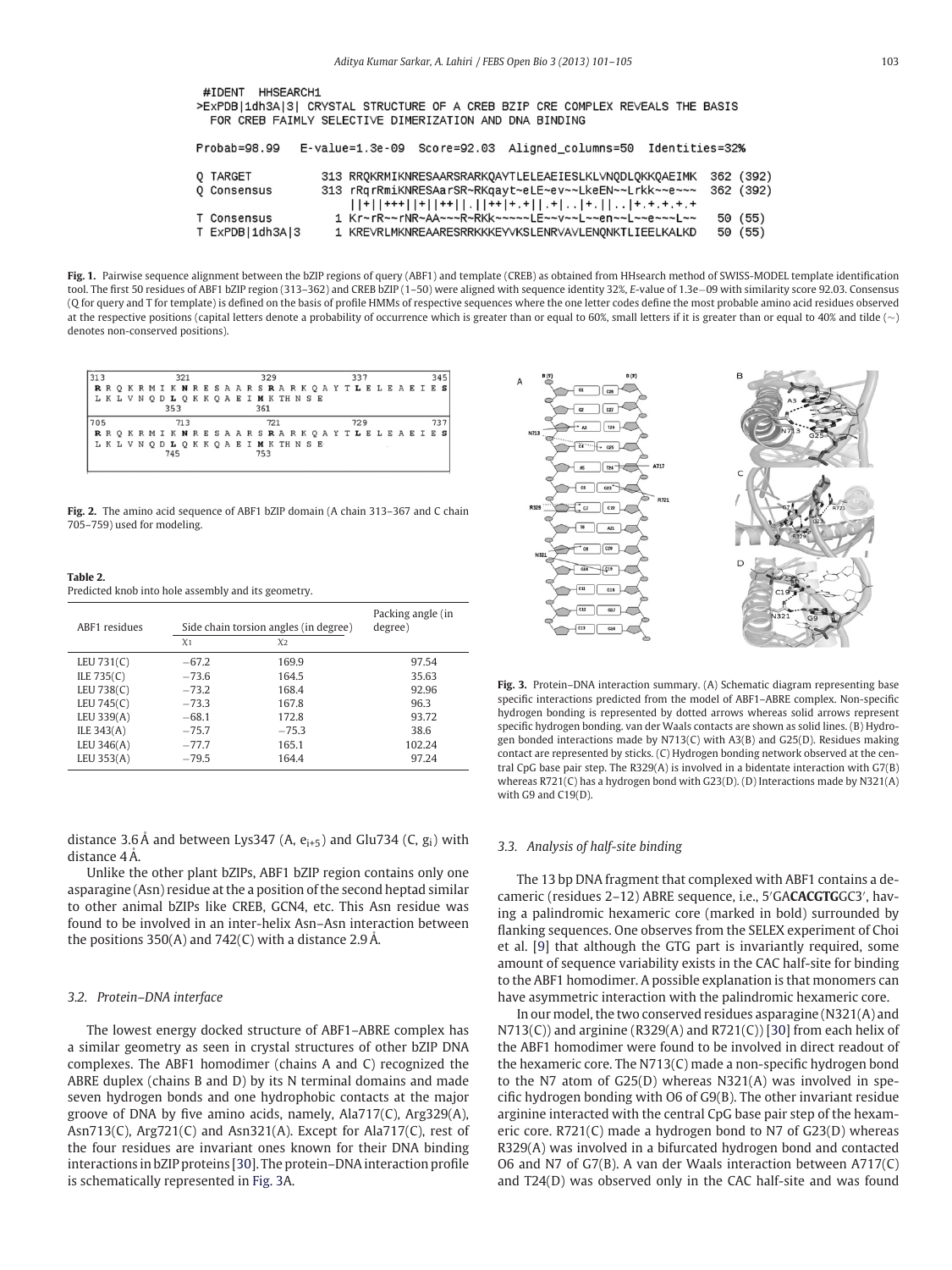#### <span id="page-3-0"></span>**Table 3.**

Average AA<sub>int</sub>for ABF1–ABRE complex for various mutations carried out *in silicoa*t different positions in the ABRE sequence. The mutated position is indicated in bold.

|               |                         | Change in interaction energy ( $\Delta \Delta G_{int}$ ) kcal/mol |
|---------------|-------------------------|-------------------------------------------------------------------|
| Type          | Sequence                | (mutant-wildtype)                                                 |
| Wild type     | GGACACGTGGCCC           |                                                                   |
| Mutated       |                         |                                                                   |
| At $5'$ end   | GGTCACGTGGCCC           | $1.09 \pm 0.05$                                                   |
| At 5' end     | GGGCACGTGGCCC           | $0.32 \pm 0.00$                                                   |
| At 5' end     | GGCCACGTGGCCC           | $-0.09 \pm 0.01$                                                  |
| At CACGTG     | GGATACGTGGCCC           | $0.06 \pm 0.00$                                                   |
| At CACGTG     | GGAGACGTGGCCC           | $1.91 \pm 0.13$                                                   |
| At CACGTG     | GGAAACGTGGCCC           | $0.67 + 0.09$                                                     |
| At CACGTG     | GGACGCGTGGCCC           | $0.03 \pm 0.08$                                                   |
| At CACGTG     | GGACTCGTGGCCC           | $1.16 \pm 0.00$                                                   |
| At CACGTG     | GGACCCGTGGCCC           | $1.30 \pm 0.00$                                                   |
| At CACGTG     | GGACAAGTGGCCC           | $0.60 \pm 0.01$                                                   |
| At CACGTG     | G G A C A G G T G G C C | $1.21 \pm 0.01$                                                   |
| At CACGTG     | GGACATGTGGCCC           | $2.25 + 0.00$                                                     |
| At CACGTG     | GGACACATGGCCC           | $2.71 \pm 0.09$                                                   |
| At CACGTG     | GGACACCTGGCCC           | $2.45 + 0.11$                                                     |
| At CACGTG     | GGACACTTGGCCC           | $1.85 + 0.14$                                                     |
| At CACGTG     | GGACACGCGGCCC           | $0.35 + 0.00$                                                     |
| At CACGTG     | G G A C A C G G G G C C | $0.31 \pm 0.29$                                                   |
| At CACGTG     | G G A C A C G A G G C C | $0.74 \pm 0.01$                                                   |
| At CACGTG     | GGACACGTTGCCC           | $0.89 \pm 1.09$                                                   |
| At CACGTG     | GGACACGTAGCCC           | $1.44 \pm 0.00$                                                   |
| At CACGTG     | GGACACGTCGCCC           | $1.93 \pm 0.12$                                                   |
| At 3' end     | GGACACGTGACCC           | $1.59 \pm 0.01$                                                   |
| At 3' end     | GGACACGTGTCCC           | $1.05 \pm 0.02$                                                   |
| At 3' end     | GGACACGTGCCCC           | $2.00 \pm 0.02$                                                   |
| Null mutation | GGACCTACAGCCC           | $5.99 \pm 0.49$                                                   |

to be absent in the other half. Such interaction profile indicated that despite its palindromic nature, the hexameric core was involved in an asymmetric interaction with the ABF1 homodimer. Similar asymmetry was also observed in the case of CREB SSCRE complex [\[15\]](#page-4-0), where the R301 and R301' residues interacted asymmetrically with the central CpG base pair step. In the flanking regions in our model, two base specific hydrogen bonding were observed. The N713(C) was found to interact with the N6 atom of 5' flanking residue  $A3(B)$  whereas 3' C19(D) was observed to interact with N321(A) via the donor atom N4.

## *3.4. Role of predicted interactions in defining specificity*

In order to comprehensively evaluate the energetic contribution of DNA bases and to cover all the experimental data regarding stable ABF1–ABRE formation, the seven ABRE bases (A3(B), G25(D),T24(D), G23(D), G7(B), G9(B), and C19(D)) that made direct contact with ABF1, along with T8(B) were mutated *in silico* by FoldX. Effects of such mutations on the stability of protein–DNA complex were analyzed in terms of  $\Delta\Delta G_{\rm int}$  (Table 3). We obtained significant correspondence with earlier experimental data regarding ABF1–ABRE interactions [\[6,9\]](#page-4-0). Our FoldX calculations confirmed the experimentally observed sequences CGC and CAA [\[9\]](#page-4-0) as energetically allowed alternative combinations for the CAC half-site. We also observed a considerable degeneracy at the first cytosine residue (C4(B), in this case) of the CAC half site [\(Fig. 3A](#page-2-0)). FoldX calculations suggest thymine or adenine as alternatives for cytosine in this position. However, Hattori et. al. [\[6\]](#page-4-0) suggested thymine or guanine as functional alternatives for the same position. Mutational analysis also established the energetic contribution of the two guanine residues (G7(B) and G9(B)) of the GTG half-site for stable complex formation (Table 3). In case of G7(B) any mutation completely disrupts the interaction with R329(A) explaining its experimentally observed invariant nature in ABF1–ABRE interaction [\[9\]](#page-4-0). For G9(B), the  $\Delta\Delta G_{\rm int}$ values for all mutations except thymine are greater than the 1.0 kcal/ mol cutoff. For thymine also,  $\Delta\Delta G_{\rm int}$  is 0.89 kcal/mol which is very close to the cutoff, possibly making it an unlikely substitution. However, it should be noted that the present model is unable to explain

the experimentally observed requirement of thymine residue (T8(B)) of the GTG half-site [\[6,9\]](#page-4-0). Structural analysis revealed that similar to the CREB–SSCRE complex [\[15\]](#page-4-0), the ACGT motif of the hexameric core had alanine residues A325(A) and A717(C) in the vicinity of respective thymine bases T8(B) and T24(D). The distance between the Cβ carbon of T8(B) and A325(A) was found to be significantly larger  $(4.8 \text{ Å})$  compared to the distance observed between T24(D) and A717(C)  $(4.3 \text{ Å})$ . Apparently, the larger separation between T8(B) and A325(A) in our model precluded a favorable van der Waals interaction and consequently FoldX calculations did not find any significant contribution of this base in the stability of the complex. Apart from the hexameric core, a consensus sequence for the 3' flanking region, 3'G/TC has been reported as an essential requirement for plant bZIP DNA interaction [\[6,9\]](#page-4-0). Our calculations indicated in accord with experimental observations that mutations at the  $3'$  end flanking residue  $G10(B)$ destabilized the complex (Table 3). However, we could not explain the role of the 3' cytosine next to  $G10(B)$  since it made no base specific direct interaction with the protein. Unlike the 3' end, mutation of the 5' flanking residue  $A3(B)$  was considerably more tolerated (Table 3). Mutations other than adenine to thymine at this position were energetically allowed, indicating that a cytosine or a guanine may occur at this position. In fact, SELEX experiments [\[9\]](#page-4-0) reported sequences carrying cytosine at the 5' flanking position to the hexameric core. Also a recent effort in crystallizing the highly similar OsAREB8–ABRE bZIP–DNA complex had cytosine at this position [\[14\]](#page-4-0).

#### **4. Conclusion**

Abscisic acid response elements (ABREs) are widely distributed at the upstream regions of many plant regulatory genes and need to be specifically recognized by respective transcription factors for proper gene expression. ABRE binding factor 1 (ABF1), one of the members of ABF family, is known to interact with ABRE sequences in a sequence specific manner. In order to understand its DNA recognition specificity, we have carried out comparative model building followed by extensive mutational analysis by an empirical force field based